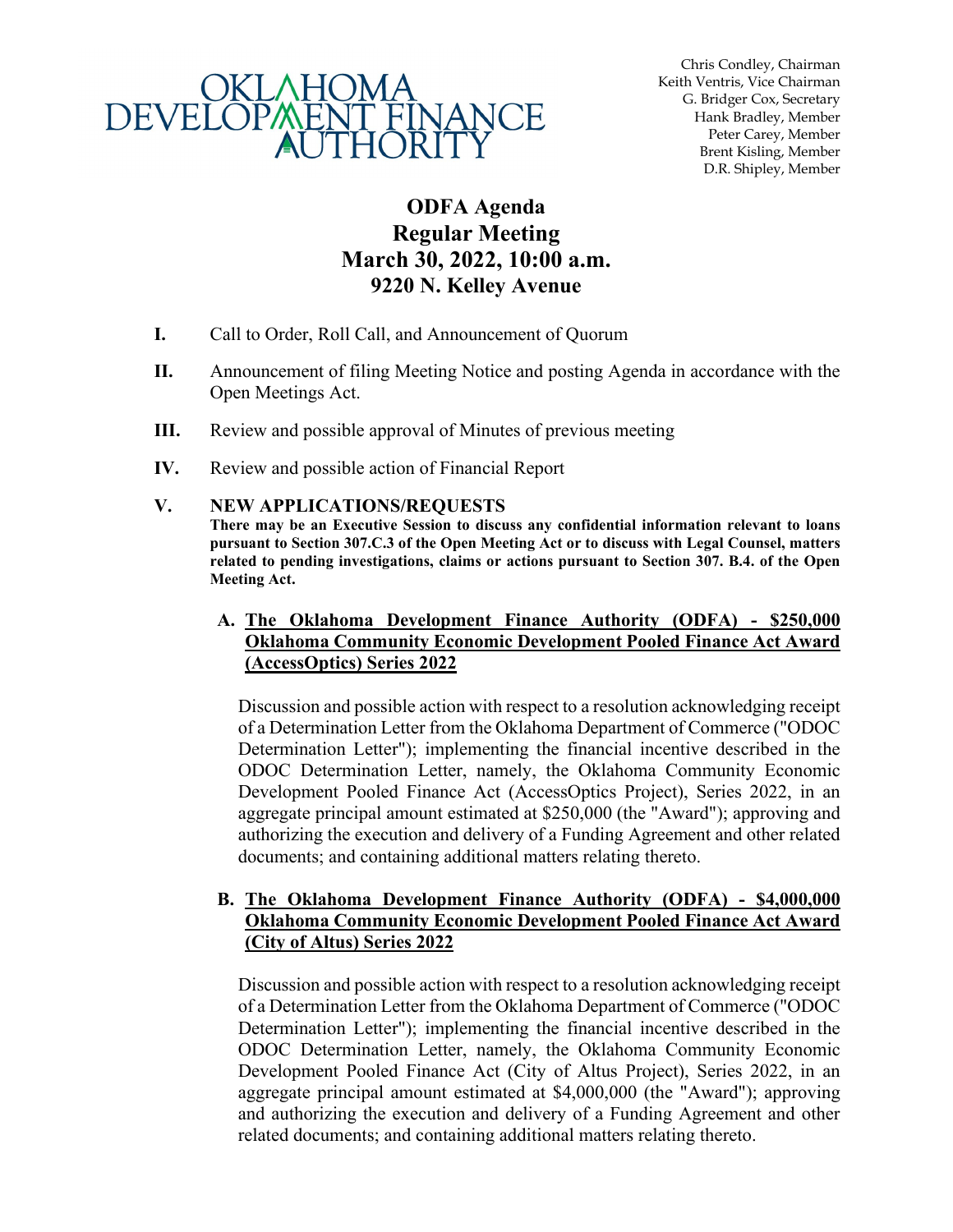# **C. The Oklahoma Development Finance Authority (ODFA) - \$600,000 Oklahoma Community Economic Development Pooled Finance Act Award (City of Collinsville) Series 2022**

Discussion and possible action with respect to a resolution acknowledging receipt of a Determination Letter from the Oklahoma Department of Commerce ("ODOC Determination Letter"); implementing the financial incentive described in the ODOC Determination Letter, namely, the Oklahoma Community Economic Development Pooled Finance Act (City of Collinsville Project), Series 2022, in an aggregate principal amount estimated at \$600,000 (the "Award"); approving and authorizing the execution and delivery of a Funding Agreement and other related documents; and containing additional matters relating thereto.

# **D. The Oklahoma Development Finance Authority (ODFA) - \$300,000 Oklahoma Community Economic Development Pooled Finance Act Award (Expanded Solutions, LLC) Series 2022**

Discussion and possible action with respect to a resolution acknowledging receipt of a Determination Letter from the Oklahoma Department of Commerce ("ODOC Determination Letter"); implementing the financial incentive described in the ODOC Determination Letter, namely, the Oklahoma Community Economic Development Pooled Finance Act (Expanded Solutions, LLC Project), Series 2022, in an aggregate principal amount estimated at \$300,000 (the "Award"); approving and authorizing the execution and delivery of a Funding Agreement and other related documents; and containing additional matters relating thereto.

### **E. The Oklahoma Development Finance Authority (ODFA) - \$400,000 Oklahoma Community Economic Development Pooled Finance Act Award (Sundowner Trailers) Series 2022**

Discussion and possible action with respect to a resolution acknowledging receipt of a Determination Letter from the Oklahoma Department of Commerce ("ODOC Determination Letter"); implementing the financial incentive described in the ODOC Determination Letter, namely, the Oklahoma Community Economic Development Pooled Finance Act (Sundowner Trailers Project), Series 2022, in an aggregate principal amount estimated at \$400,000 (the "Award"); approving and authorizing the execution and delivery of a Funding Agreement and other related documents; and containing additional matters relating thereto.

# **F. The Oklahoma Development Finance Authority (ODFA) - \$400,000 Oklahoma Community Economic Development Pooled Finance Act Award (Vox Printing) Series 2022**

Discussion and possible action with respect to a resolution acknowledging receipt of a Determination Letter from the Oklahoma Department of Commerce ("ODOC Determination Letter"); implementing the financial incentive described in the ODOC Determination Letter, namely, the Oklahoma Community Economic Development Pooled Finance Act (Vox Printing Project), Series 2022, in an